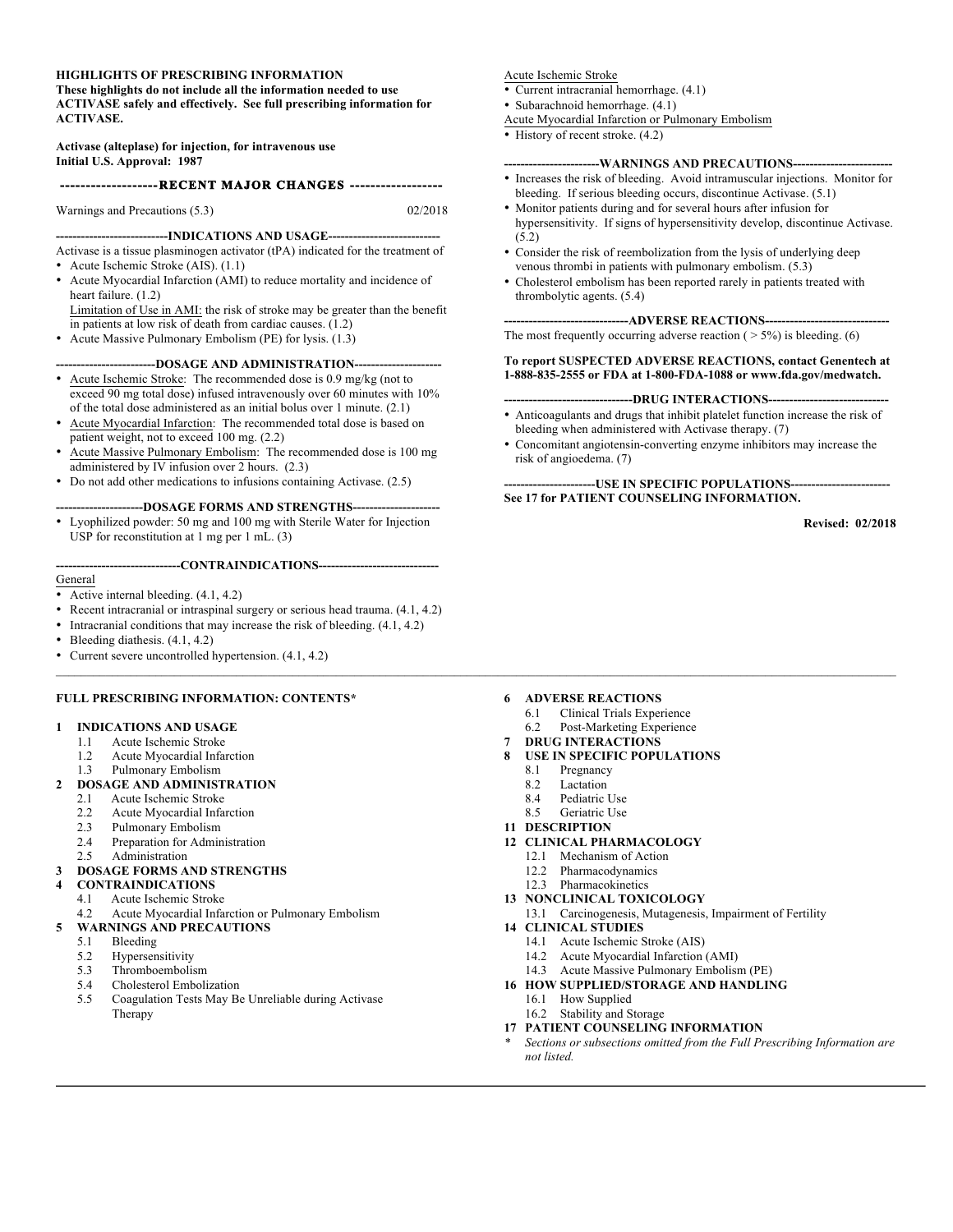# **FULL PRESCRIBING INFORMATION**

# **1 INDICATIONS AND USAGE**

# **1.1 Acute Ischemic Stroke**

Activase is indicated for the treatment of acute ischemic stroke.

Exclude intracranial hemorrhage as the primary cause of stroke signs and symptoms prior to initiation of treatment *[see Contraindications (4.1)]*. Initiate treatment as soon as possible but within 3 hours after symptom onset.

# **1.2 Acute Myocardial Infarction**

Activase is indicated for use in acute myocardial infarction (AMI) for the reduction of mortality and reduction of the incidence of heart failure.

Limitation of Use: The risk of stroke may outweigh the benefit produced by thrombolytic therapy in patients whose AMI puts them at low risk for death or heart failure.

# **1.3 Pulmonary Embolism**

Activase is indicated for the lysis of acute massive pulmonary embolism, defined as:

- Acute pulmonary emboli obstructing blood flow to a lobe or multiple lung segments.
- Acute pulmonary emboli accompanied by unstable hemodynamics, e.g., failure to maintain blood pressure without supportive measures.

# **2 DOSAGE AND ADMINISTRATION**

### **2.1 Acute Ischemic Stroke**

Administer Activase as soon as possible but within 3 hours after onset of symptoms.

The recommended dose is 0.9 mg/kg (not to exceed 90 mg total dose), with 10% of the total dose administered as an initial intravenous bolus over 1 minute and the remainder infused over 60 minutes.

During and following Activase administration for the treatment of acute ischemic stroke, frequently monitor and control blood pressure.

In patients without recent use of oral anticoagulants or heparin, Activase treatment can be initiated prior to the availability of coagulation study results. Discontinue Activase if the pretreatment International Normalized Ratio (INR) is greater than1.7 or the activated partial thromboplastin time (aPTT) is elevated *[see Contraindications (4.1)]*.

# **2.2 Acute Myocardial Infarction**

Administer Activase as soon as possible after the onset of symptoms.

The recommended total doses for acute myocardial infarction (AMI) is based on patient weight, not to exceed 100 mg, regardless of the selected administration regimen (accelerated or 3 hour, described below).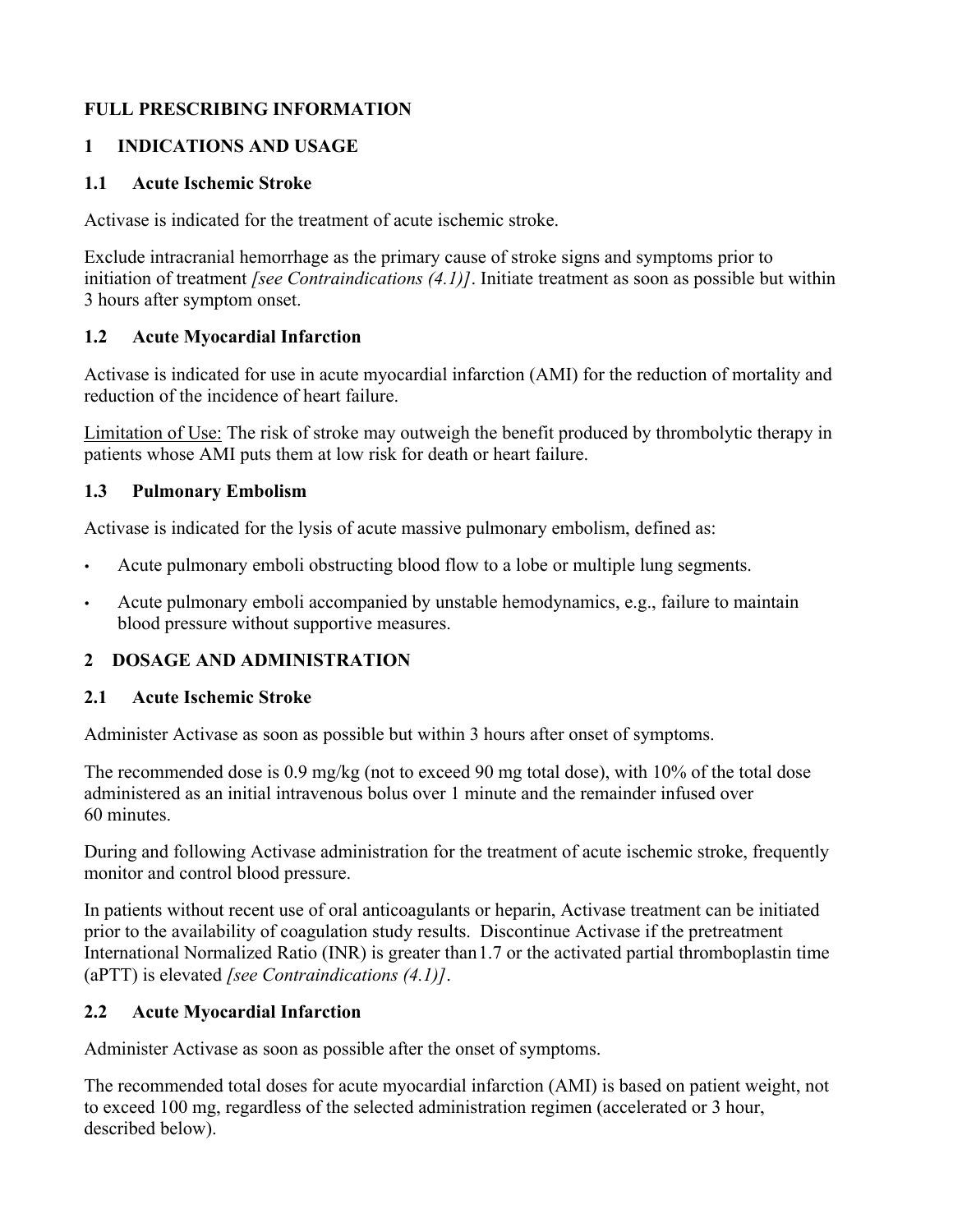There are two Activase dose regimens (accelerated and 3-hour) for use in the management of AMI; there are no controlled studies to compare clinical outcomes with these regimens *[see Clinical Studies (14.2)]*.

### **Accelerated Infusion**

The recommended accelerated infusion dose consists of an IV bolus *[see Dosage and Administration (2.5)]* followed by an IV infusion as set forth in Table 1.

| Table 1                                                       |  |
|---------------------------------------------------------------|--|
| Accelerated Infusion Weight-Based Doses for Patients with AMI |  |

| Patient weight | Intravenous Bolus | First 30 min         | Next $60 \text{ min}$ |
|----------------|-------------------|----------------------|-----------------------|
| $>67$ kg       | 15 mg             | $50 \text{ mg}$      | $35 \text{ mg}$       |
| $\leq 67$ kg   | $15 \text{ mg}$   | $0.75 \text{ mg/kg}$ | $0.50$ mg/kg          |

The safety and efficacy of accelerated infusion of Activase have only been investigated with concomitant administration of heparin and aspirin *[see Clinical Studies (14.2)]*.

# **3-Hour Infusion**

For patients weighing  $\geq 65$  kg, the recommended dose is 100 mg administered as 60 mg in the first hour (6-10 mg administered as a bolus), 20 mg over the second hour, and 20 mg over the third hour. For smaller patients (< 65 kg), a dose of 1.25 mg/kg administered over 3 hours may be used. Weight-based doses are shown in Table 2.

| Table 2                                                  |
|----------------------------------------------------------|
| 3-hour Infusion Weight-Based Doses for Patients with AMI |

| Patient weight    | Bolus         | Rest of 1st hour | 2nd hour             | 3rd hour             |
|-------------------|---------------|------------------|----------------------|----------------------|
| $\geq 65$ kg      | $6-10$ mg     | $50-54$ mg       | $20 \text{ mg}$      | $20 \text{ mg}$      |
| $< 65 \text{ kg}$ | $0.075$ mg/kg | $0.675$ mg/kg    | $0.25 \text{ mg/kg}$ | $0.25 \text{ mg/kg}$ |

# **2.3 Pulmonary Embolism (PE)**

The recommended dose is 100 mg administered by IV infusion over 2 hours.

Institute parenteral anticoagulation near the end of or immediately following the Activase infusion when the partial thromboplastin time or thrombin time returns to twice normal or less.

# **2.4 Preparation for Administration**

### **Reconstitution**

Use only the accompanying Sterile Water for Injection (SWFI), USP without preservatives. Do not use Bacteriostatic Water for Injection, USP.

Reconstitute using aseptic technique. Do not add other medication to solutions containing Activase. Reconstitute Activase no more than 8 hours before use, as it contains no antibacterial preservatives *[see How Supplied/Storage and Handling (16.2)]*.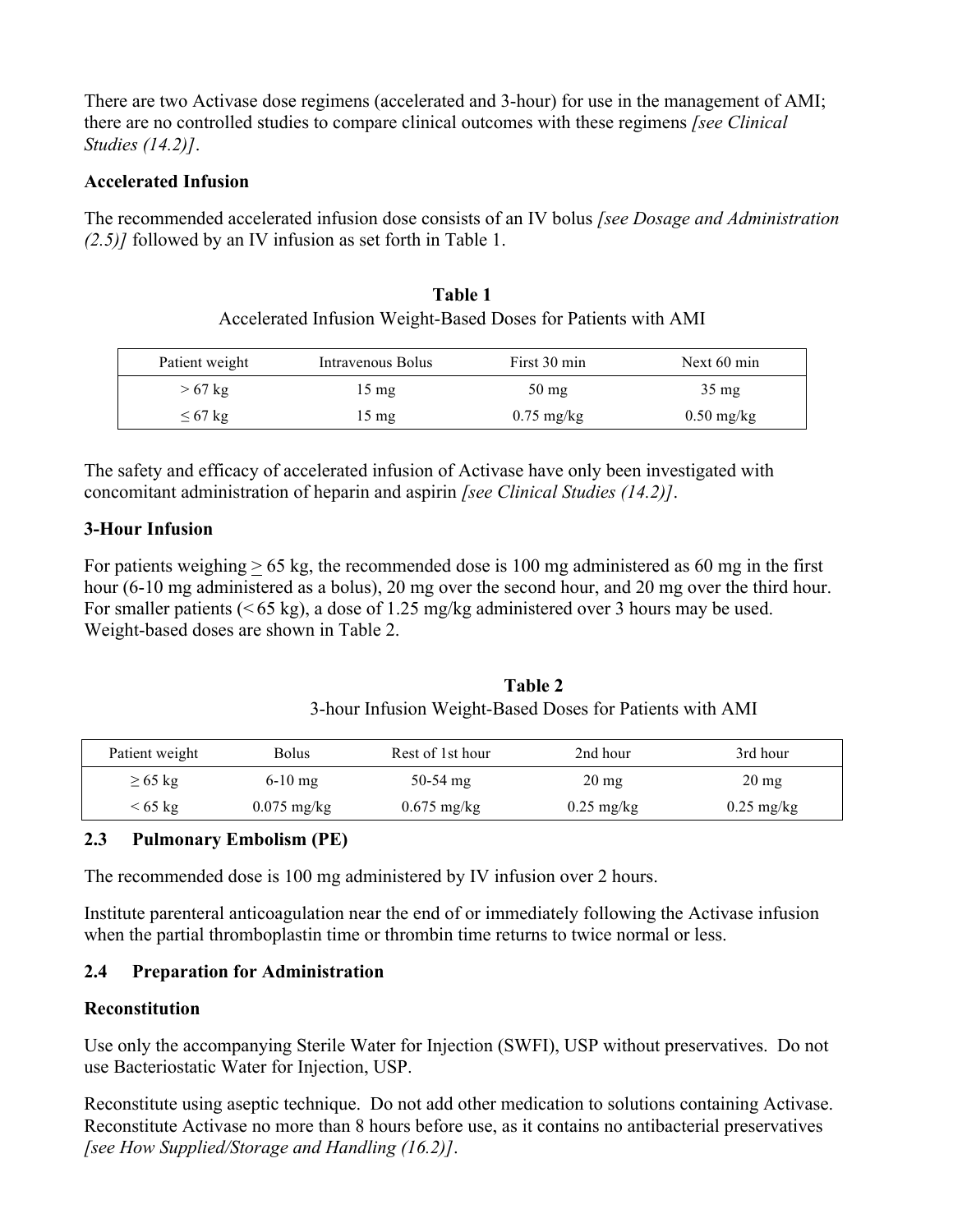Slight foaming is not unusual; let stand undisturbed for several minutes to allow large bubbles to dissipate. Inspect parenteral drug products for particulate matter and discoloration prior to administration whenever solution and container permit.

Activase may be administered as reconstituted at 1 mg/mL or further diluted immediately before administration in an equal volume of 0.9% Sodium Chloride Injection, USP, or 5% Dextrose Injection, USP, to yield a concentration of 0.5 mg/mL, using either polyvinyl chloride bags or glass vials.

Avoid excessive agitation during dilution; mix by gently swirling and/or slow inversion.

# 50 mg Vials

DO NOT USE IF VACUUM IS NOT PRESENT.

Using a large bore needle (e.g., 18 gauge) and a syringe, reconstitute by adding the contents of the accompanying 50 mL vial of SWFI to the 50 mg vial of Activase, directing the SWFI stream into the lyophilized cake.

# 100 mg Vials

THE 100 mg VIALS DO NOT CONTAIN VACUUM.

Using the transfer device provided, reconstitute by adding the contents of the accompanying 100 mL vial of SWFI to the 100 mg vial of Activase.

- 1. Use aseptic technique.
- 2. Remove the protective flip-caps from one vial of Activase and one vial of SWFI.
- 3. Open the package containing the transfer device by peeling the paper label off the package.
- 4. Remove the protective cap from one end of the transfer device and keeping the vial of SWFI upright, insert the piercing pin vertically into the center of the stopper of the vial of SWFI.
- 5. Remove the protective cap from the other end of the transfer device. DO NOT INVERT THE VIAL OF SWFI.
- 6. Hold the vial of Activase upside down, position it so that the center of the stopper is directly over the exposed piercing pin of the transfer device, and push the vial of Activase down so that the piercing pin is inserted through the center of the Activase vial stopper.
- 7. Invert the two vials so that the vial of Activase is on the bottom (upright) and the vial of SWFI is upside-down, allowing the SWFI to flow down through the transfer device. Allow the entire contents of the vial of SWFI to flow into the Activase vial (approximately 0.5 cc of SWFI will remain in the diluent vial).
- 8. Remove the transfer device and the empty SWFI vial from the Activase vial and discard.
- 9. Swirl gently to dissolve the Activase powder. DO NOT SHAKE.

# **Preparation of Bolus Dose**

- Prepare the bolus dose in one of the following ways: Remove the appropriate volume from the vial of reconstituted (1 mg/mL) Activase using a syringe and needle. If this method is used with the 50 mg vials, the syringe should not be primed with air and the needle should be inserted into the Activase vial stopper. If the 100 mg vial is used, the needle should be inserted away from the puncture mark made by the transfer device.
- Remove the appropriate volume from a port (second injection site) on the infusion line after the infusion set is primed.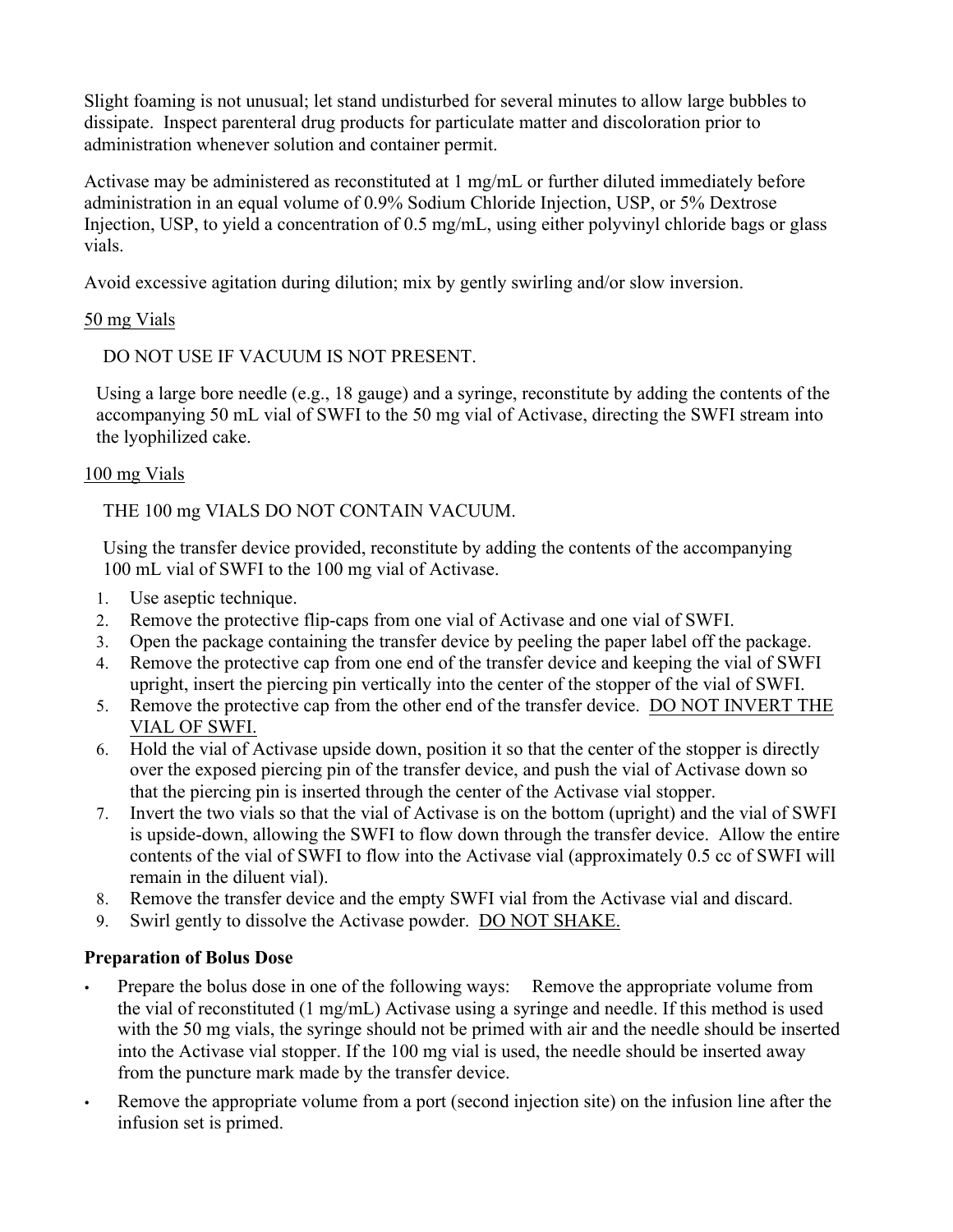• Program an infusion pump to deliver the appropriate volume as a bolus at the initiation of the infusion

# **2.5 Administration**

Following bolus dose, if indicated *[see Dosage and Administration (2.1, 2.2)]:*

- 50 mg vials administer using either a polyvinyl chloride bag or glass vial and infusion set.
- 100 mg vials remove from the vial any quantity of drug in excess of that specified for patient treatment *[see Dosage and Administration (2.1, 2.2)]*. Insert the spike end of an infusion set through the same puncture site created by the transfer device in the stopper of the vial of reconstituted Activase. Peel the clear plastic hanger from the vial label. Hang the Activase vial from the resulting loop.

Activase is for intravenous administration only. Extravasation of Activase infusion can cause ecchymosis or inflammation. If extravasation occurs, terminate the infusion at that IV site and apply local therapy.

Do not add any other medication to infusion solutions containing Activase.

# **3 DOSAGE FORMS AND STRENGTHS**

- 50 mg lyophilized powder per single use vial with 50 mL SWFI USP for reconstitution
- 100 mg lyophilized powder per single use vial with 100 mL SWFI USP for reconstitution

# **4 CONTRAINDICATIONS**

# **4.1 Acute Ischemic Stroke**

Do not administer Activase to treat acute ischemic stroke in the following situations in which the risk of bleeding is greater than the potential benefit *[see Warnings and Precautions (5.1)]*:

- Current intracranial hemorrhage
- Subarachnoid hemorrhage
- Active internal bleeding
- Recent (within 3 months) intracranial or intraspinal surgery or serious head trauma
- Presence of intracranial conditions that may increase the risk of bleeding (e.g., some neoplasms, arteriovenous malformations, or aneurysms)
- Bleeding diathesis
- Current severe uncontrolled hypertension.

# **4.2 Acute Myocardial Infarction or Pulmonary Embolism**

Do not administer Activase for treatment of AMI or PE in the following situations in which the risk of bleeding is greater than the potential benefit *[see Warnings and Precautions (5.1)]:*

- Active internal bleeding
- History of recent stroke
- Recent (within 3 months) intracranial or intraspinal surgery or serious head trauma
- Presence of intracranial conditions that may increase the risk of bleeding (e.g. some neoplasms, arteriovenous malformations, or aneurysms)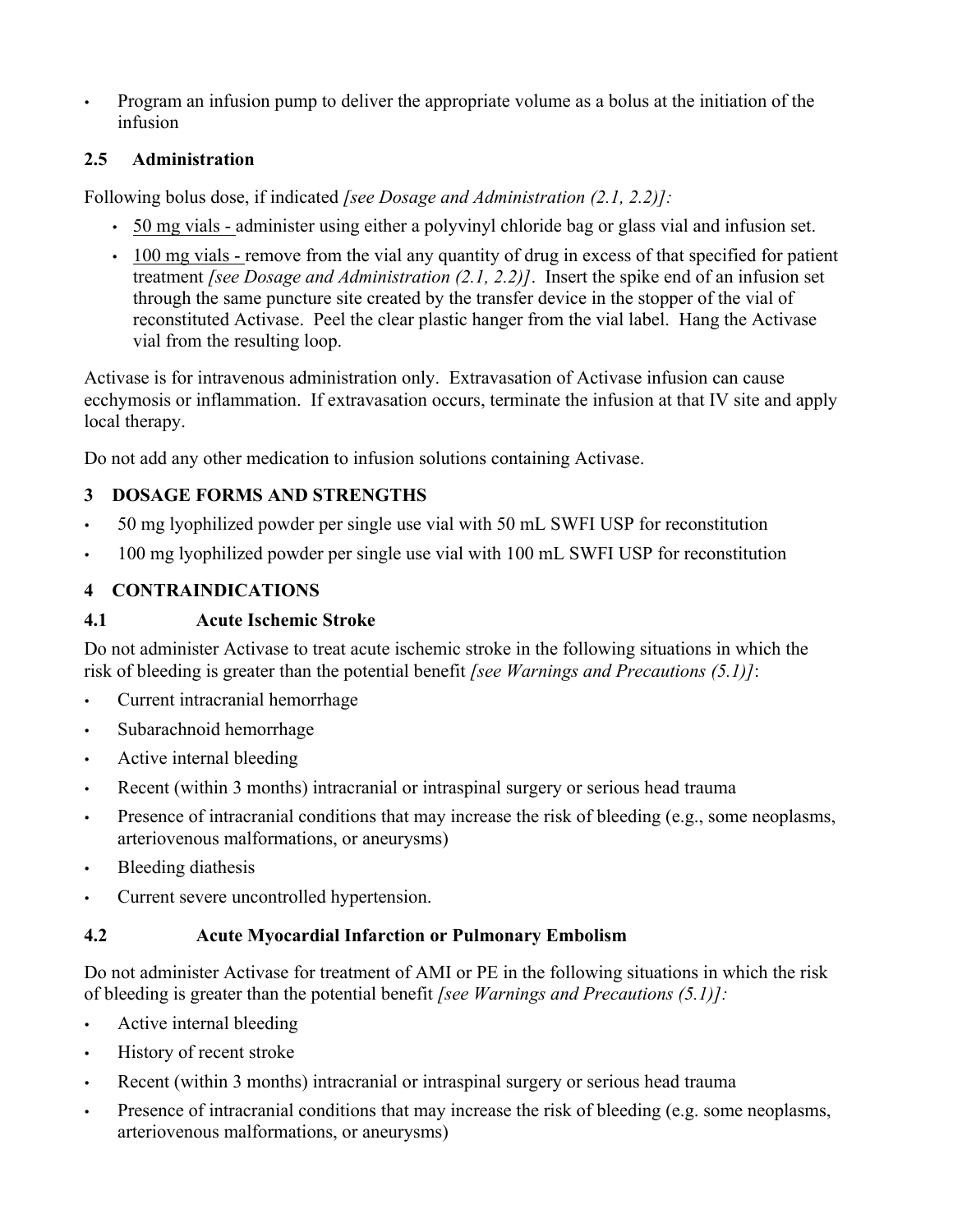- Bleeding diathesis
- Current severe uncontrolled hypertension.

# **5 WARNINGS AND PRECAUTIONS**

# **5.1 Bleeding**

Activase can cause significant, sometimes fatal, internal or external bleeding, especially at arterial and venous puncture sites. Avoid intramuscular injections and trauma to the patient while on Activase. Perform venipunctures carefully and only as required. To minimize bleeding from noncompressible sites, avoid internal jugular and subclavian venous punctures. If an arterial puncture is necessary during Activase infusion, use an upper extremity vessel that is accessible to manual compression, apply pressure for at least 30 minutes, and monitor the puncture site closely.

Because of the higher risk of intracranial hemorrhage in patients treated for acute ischemic stroke, limit treatment to facilities that can provide timely access to appropriate evaluation and management of intracranial hemorrhage.

Fatal cases of hemorrhage associated with traumatic intubation in patients administered Activase have been reported.

Aspirin and heparin have been administered concomitantly with and following infusions of Activase in the management of acute myocardial infarction and pulmonary embolism, but the concomitant administration of heparin and aspirin with and following infusions of Activase for the treatment of acute ischemic stroke during the first 24 hours after symptom onset has not been investigated. Because heparin, aspirin, or Activase may cause bleeding complications, carefully monitor for bleeding, especially at arterial puncture sites. Hemorrhage can occur 1 or more days after administration of Activase, while patients are still receiving anticoagulant therapy.

If serious bleeding occurs, terminate the Activase infusion and treat appropriately. In the following conditions, the risks of bleeding with Activase therapy for all approved indications are increased and should be weighed against the anticipated benefits:

- Recent major surgery or procedure, (e.g., coronary artery bypass graft, obstetrical delivery, organ biopsy, previous puncture of noncompressible vessels)
- Cerebrovascular disease
- Recent intracranial hemorrhage
- Recent gastrointestinal or genitourinary bleeding
- Recent trauma
- Hypertension: systolic BP above 175 mm Hg or diastolic BP above 110 mm Hg
- Acute pericarditis
- Subacute bacterial endocarditis
- Hemostatic defects including those secondary to severe hepatic or renal disease
- Significant hepatic dysfunction
- Pregnancy
- Diabetic hemorrhagic retinopathy, or other hemorrhagic ophthalmic conditions
- Septic thrombophlebitis or occluded AV cannula at seriously infected site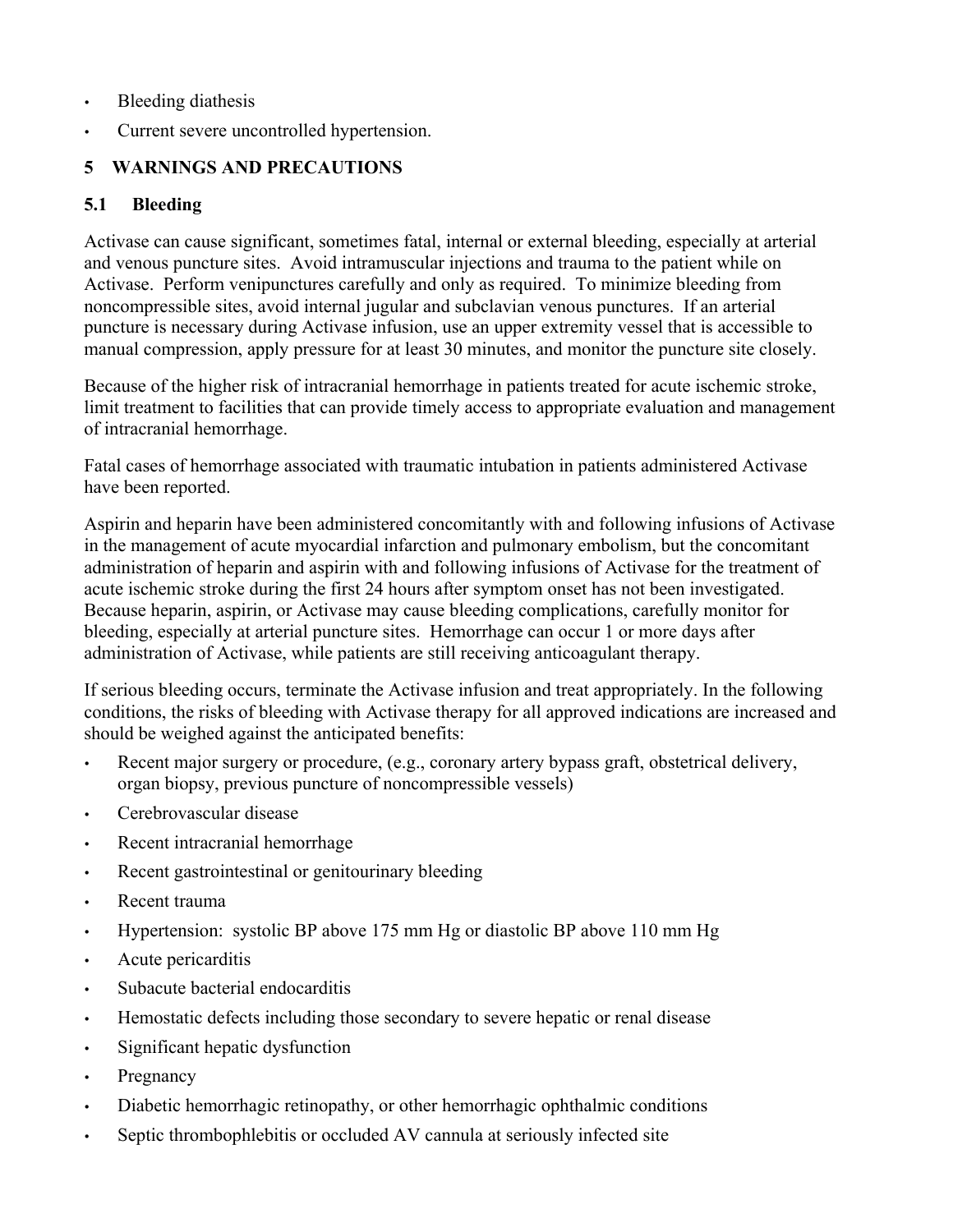Advanced age *[see Use in Specific Populations (8.5)]*

Patients currently receiving anticoagulants (e.g., warfarin sodium)

Any other condition in which bleeding constitutes a significant hazard or would be particularly difficult to manage because of its location.

# **5.2 Hypersensitivity**

Hypersensitivity, including urticarial / anaphylactic reactions, have been reported after administration of Activase (e.g., laryngeal edema, rash and shock). Rare fatal outcome for hypersensitivity was reported. Angioedema has been observed during and up to 2 hours after Activase infusion in patients treated for acute ischemic stroke and acute myocardial infarction. In many cases, patients received concomitant angiotensin-converting enzyme inhibitors *[see Drug Interactions (7)]*.

Monitor patients treated with Activase during and for several hours after infusion for hypersensitivity. If signs of hypersensitivity occur, e.g. anaphylactoid reaction or angioedema develops, discontinue the Activase infusion and promptly institute appropriate therapy (e.g., antihistamines, intravenous corticosteroids, epinephrine).

# **5.3 Thromboembolism**

The use of thrombolytics can increase the risk of thrombo-embolic events in patients with high likelihood of left heart thrombus, such as patients with mitral stenosis or atrial fibrillation. Activase has not been shown to treat adequately underlying deep vein thrombosis in patients with PE. Consider the possible risk of re-embolization due to the lysis of underlying deep venous thrombi in this setting.

# **5.4 Cholesterol Embolization**

Cholesterol embolism has been reported rarely in patients treated with thrombolytic agents; the true incidence is unknown. Cholesterol embolism may present with livedo reticularis, "purple toe" syndrome, acute renal failure, gangrenous digits, hypertension, pancreatitis, myocardial infarction, cerebral infarction, spinal cord infarction, retinal artery occlusion, bowel infarction, or rhabdomyolysis and can be fatal. It is associated with invasive vascular procedures (e.g., cardiac catheterization, angiography, vascular surgery) and/or anticoagulant therapy.

# **5.5 Coagulation Tests May Be Unreliable during Activase Therapy**

Coagulation tests and measures of fibrinolytic activity may be unreliable during Activase therapy, unless specific precautions are taken to prevent in vitro artifacts. When present in blood at pharmacologic concentrations, Activase remains active under in vitro conditions, which can result in degradation of fibrinogen in blood samples removed for analysis.

# **6 ADVERSE REACTIONS**

The following adverse reactions are discussed in greater detail in the other sections of the label:

- Bleeding *[see Contraindications (4), Warnings and Precautions (5.1)]*
- Hypersensitivity *[see Warnings and Precautions (5.2)]*
- Thromboembolism *[see Warnings and Precautions (5.3)]*
- Cholesterol Embolization *[see Warnings and Precautions (5.4)]*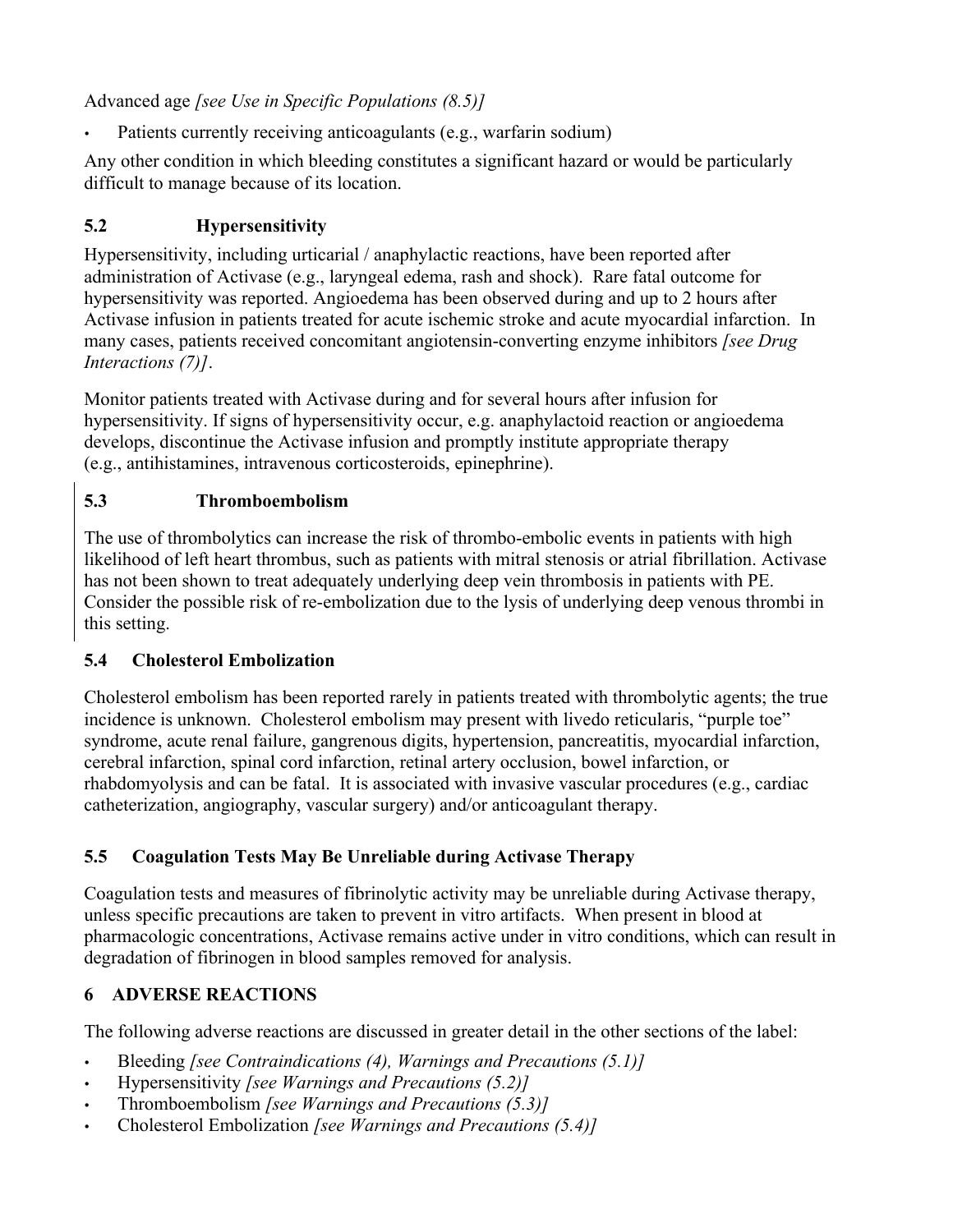# **6.1 Clinical Trials Experience**

Because clinical trials are conducted under widely varying conditions, adverse reaction rates observed in the clinical trials of a drug cannot be directly compared to rates in the clinical trials of another drug and may not reflect the rates observed in clinical practice.

The most frequent adverse reaction associated with Activase in all approved indications is bleeding.

## *Bleeding*

### *Acute Ischemic Stroke (AIS)*

In clinical studies in patients with AIS (Studies 1 and 2) the incidence of intracranial hemorrhage, especially symptomatic intracranial hemorrhage, was higher in Activase-treated patients than in placebo patients. A dose-finding study of Activase suggested that doses greater than 0.9 mg/kg may be associated with an increased incidence of intracranial hemorrhage.

The incidence of all-cause 90-day mortality, intracranial hemorrhage, and new ischemic stroke following Activase treatment compared to placebo are presented in Table 3 as a combined safety analysis (n=624) for Studies 1 and 2. These data indicate a significant increase in intracranial hemorrhage following Activase treatment, particularly symptomatic intracranial hemorrhage within 36 hours. There was no increase in the incidences of 90-day mortality or severe disability in Activase-treated patients compared to placebo.

|                                                        | Placebo<br>$(n=312)$ | Activase<br>$(n=312)$ | b<br>p-Value |
|--------------------------------------------------------|----------------------|-----------------------|--------------|
| All-Cause 90-day Mortality                             | 64 (20.5%)           | 54 (17.3%)            | 0.36         |
| Total ICH <sup>a</sup>                                 | $20(6.4\%)$          | 48 (15.4%)            | < 0.01       |
| Symptomatic                                            | $4(1.3\%)$           | $25(8.0\%)$           | < 0.01       |
| Asymptomatic                                           | $16(5.1\%)$          | $23(7.4\%)$           | 0.32         |
| Symptomatic Intracranial Hemorrhage within<br>36 hours | $2(0.6\%)$           | $20(6.4\%)$           | < 0.01       |
| New Ischemic Stroke (3-months)                         | $17(5.4\%)$          | $18(5.8\%)$           | 1.00         |

| Table 3                                      |  |
|----------------------------------------------|--|
| Combined Safety Outcomes for Studies 1 and 2 |  |

<sup>a</sup> Within trial follow-up period. Symptomatic intracranial hemorrhage was defined as the occurrence of sudden clinical worsening followed by subsequent verification of intracranial hemorrhage on CT scan. Asymptomatic intracranial hemorrhage was defined as intracranial hemorrhage detected on a routine repeat CT scan without preceding clinical worsening.

**b** Fisher's Exact Test.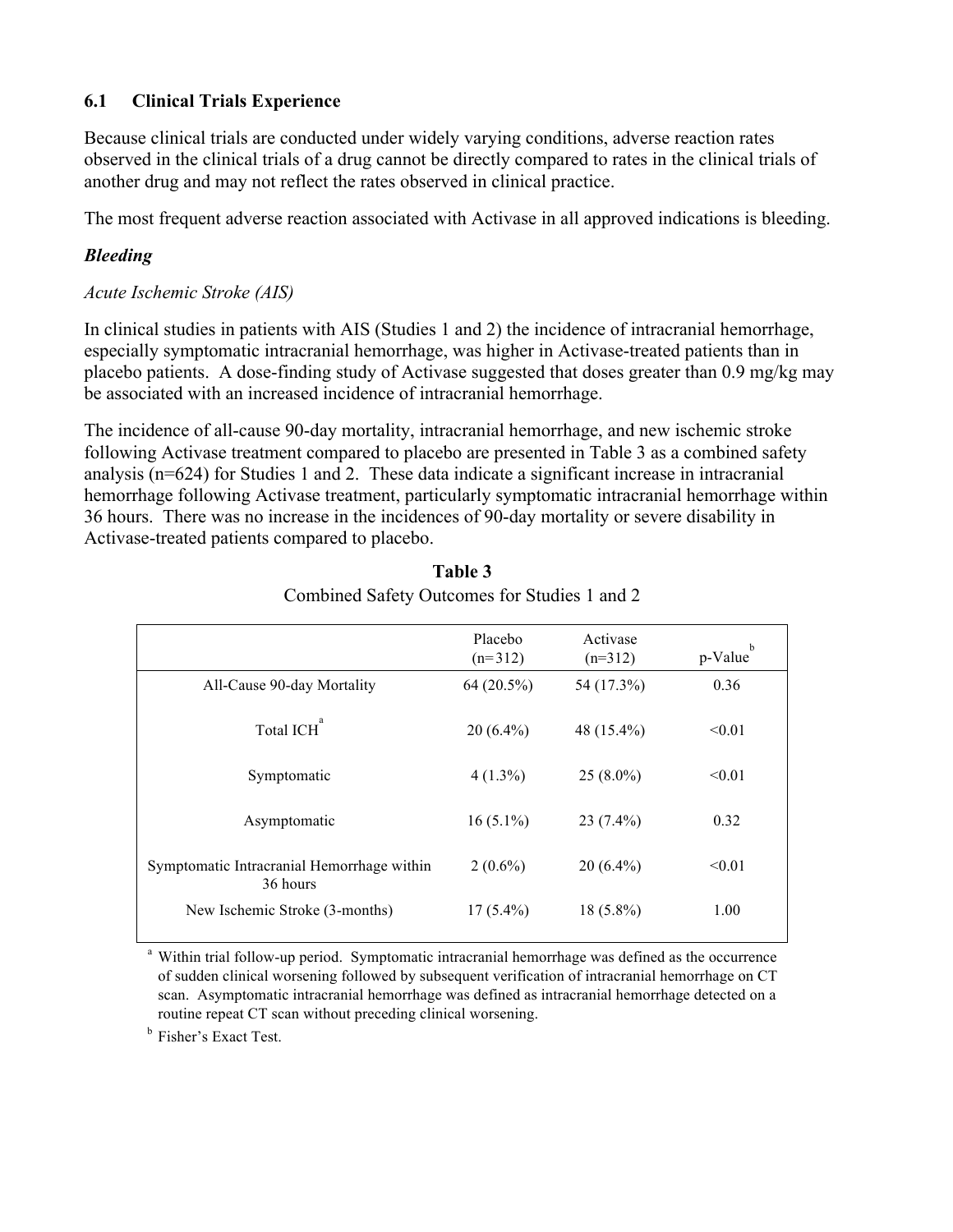Bleeding events other than intracranial hemorrhage were noted in the studies of AIS and were consistent with the general safety profile of Activase. In Studies 1 and 2, the frequency of bleeding requiring red blood cell transfusions was 6.4% for Activase-treated patients compared to 3.8% for placebo  $(p=0.19)$ .

Although exploratory analyses of Studies 1 and 2 suggest that severe neurological deficit (National Institutes of Health Stroke Scale [NIHSS > 22]) at presentation was associated with an increased risk of intracranial hemorrhage, efficacy results suggest a reduced but still favorable clinical outcome for these patients.

### *Acute Myocardial Infarction (AMI)*

For the 3-hour infusion regimen in the treatment of AMI, the incidence of significant internal bleeding (estimated as > 250 mL blood loss) has been reported in studies in over 800 patients (Table 4). These data do not include patients treated with the Activase accelerated infusion.

|                  | Total Dose $\leq 100$ mg |
|------------------|--------------------------|
| Gastrointestinal | $5\%$                    |
| Genitourinary    | $4\%$                    |
| Ecchymosis       | $1\%$                    |
| Retroperitoneal  | $<1\%$                   |
| Epistaxis        | $<1\%$                   |
| Gingival         | $<1\%$                   |

**Table 4** Incidence of Bleeding in 3-Hour Infusion in AMI Patients

The incidence of intracranial hemorrhage in AMI patients treated with Activase is presented in Table 5.

**Table 5** Incidence of Intracranial Hemorrhage in AMI Patients

| Dose                       | Number of Patients | Intracranial Hemorrhage (%) |
|----------------------------|--------------------|-----------------------------|
| $100$ mg, 3-hour           | 3272               | 0.4                         |
| $\leq 100$ mg, accelerated | 10,396             | 0.7                         |
| $150 \text{ mg}$           | 1779               | 1.3                         |
| 1-1.4 mg/kg                | 237                | 0.4                         |

A dose of 150 mg or greater should not be used in the treatment of AMI because it has been associated with an increase in intracranial bleeding.

### *Pulmonary Embolism (PE)*

For acute massive pulmonary embolism, bleeding events were consistent with the general safety profile observed with Activase treatment of AMI patients receiving the 3-hour infusion regimen.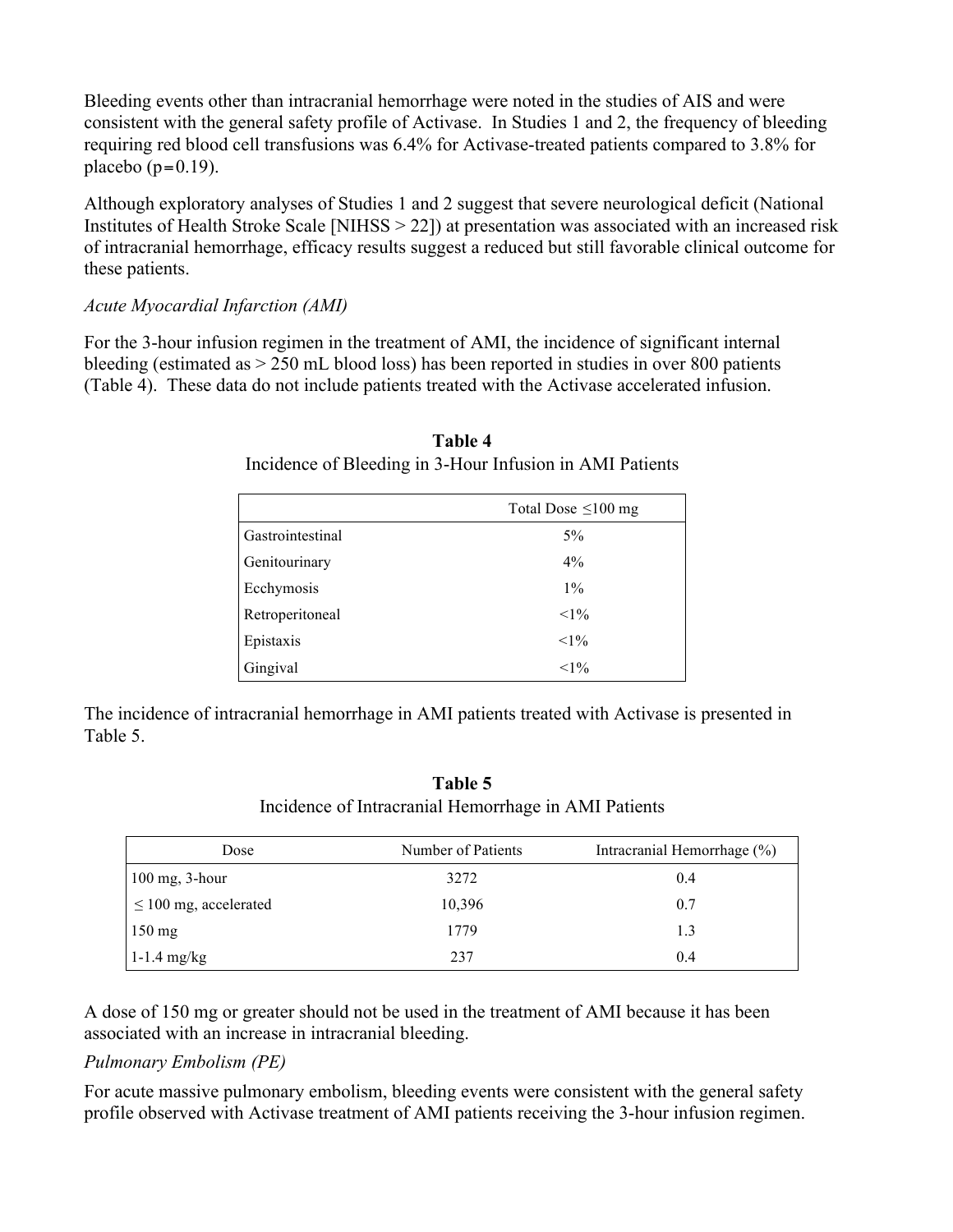# **6.2 Post-Marketing Experience**

The following adverse reactions have been identified during post-approval use of Activase. Because these reactions are reported voluntarily from a population of uncertain size, it is not always possible to reliably estimate their frequency or establish a causal relationship to drug exposure. These reactions are frequent sequelae of the underlying disease, and the effect of Activase on the incidence of these events is unknown.

*Acute Ischemic Stroke:* Cerebral edema, cerebral herniation, seizure, new ischemic stroke, embolism. These events may be life threatening and may lead to death.

*Acute Myocardial Infarction:* Arrhythmias, AV block, cardiogenic shock, heart failure, cardiac arrest, recurrent ischemia, myocardial reinfarction, myocardial rupture, electromechanical dissociation, pericardial effusion, pericarditis, mitral regurgitation, cardiac tamponade, thromboembolism, pulmonary edema. These events may be life threatening and may lead to death. Nausea and/or vomiting, hypotension and fever have also been reported.

*Pulmonary Embolism:* Pulmonary reembolization, pulmonary edema, pleural effusion, thromboembolism, hypotension. These events may be life threatening and may lead to death. Fever has also been reported.

# **7 DRUG INTERACTIONS**

The interaction of Activase with other cardioactive or cerebroactive drugs has not been studied. Anticoagulants and antiplatelet drugs increase the risk of bleeding if administered prior to, during, or after Activase therapy.

In the post-marketing setting, there have been reports of angioedema in patients (primarily patients with AIS) receiving concomitant angiotensin-converting enzyme inhibitors. *[see Warnings and Precautions (5.2)].*

# **8 USE IN SPECIFIC POPULATIONS**

# **8.1 Pregnancy**

### Risk Summary

Published studies and case reports on alteplase use in pregnant women are insufficient to inform a drug associated risk of adverse developmental outcomes. Alteplase is embryocidal in rabbits when intravenously administered during organogenesis at the clinical exposure for AMI, but no maternal or fetal toxicity was evident at lower exposure in pregnant rats or rabbits *(see Data)*.

All pregnancies have a background risk of birth defect, loss, or other adverse outcomes. The estimated background risk of major birth defects and miscarriage for the indicated populations is unknown. In the U.S. general population, the estimated background risk of major birth defects and miscarriage in clinically recognized pregnancies is 2-4% and 15-20%, respectively.

# Clinical Considerations

*Maternal Adverse Reactions*

The most common complication of thrombolytic therapy is bleeding. Pregnancy may increase this risk *[see Warnings and Precautions (5.1)].*

Data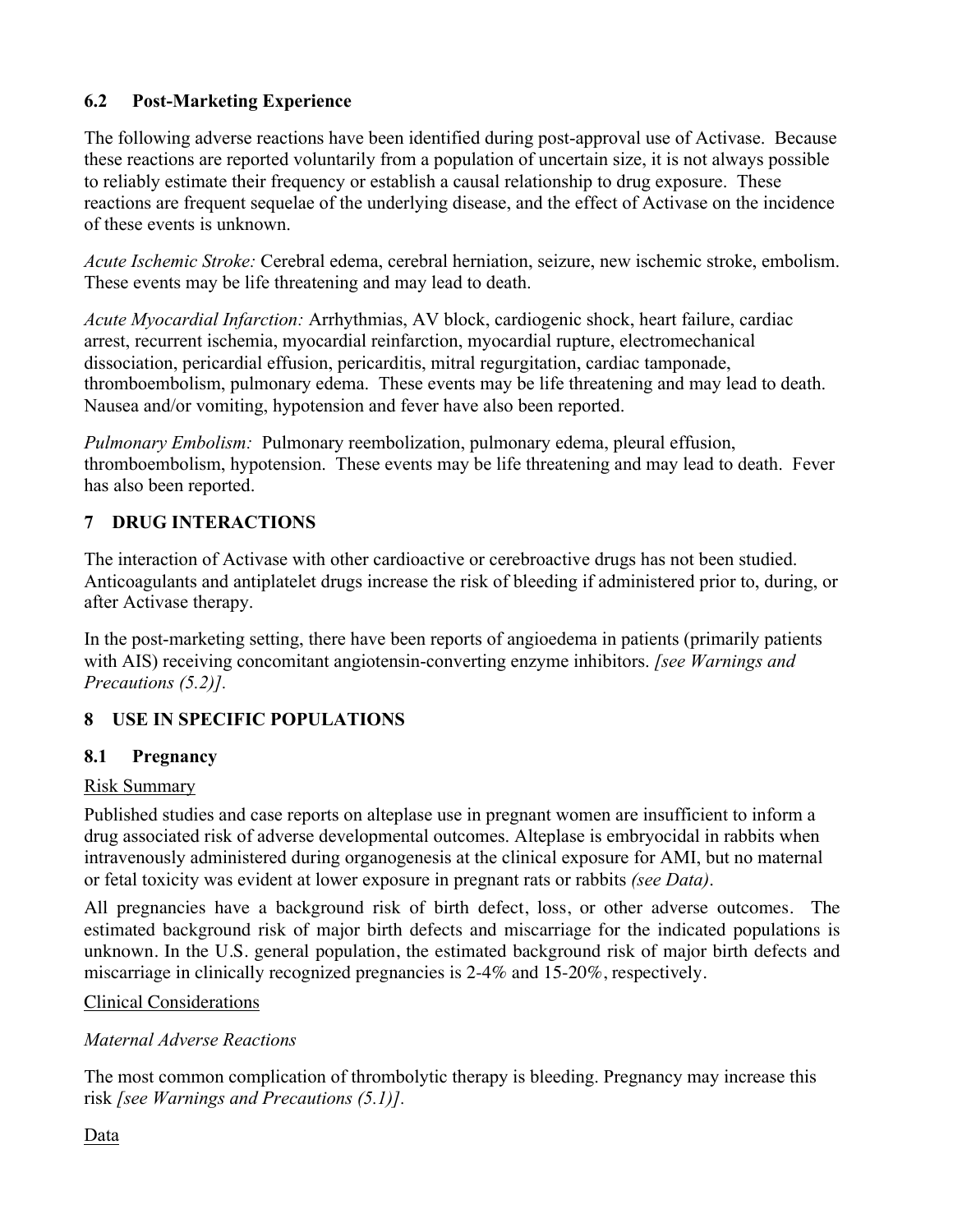## *Animal Data*

Alteplase is embryocidal in rabbits when administered intravenously during organogenesis in doses (3 mg/kg) approximately equal to the human exposure (based on AUC) at the dose for AMI. No maternal or fetal toxicity was evident at doses (1 mg/kg) approximately 0.3 times the human exposure. In pregnant rats, no maternal or fetal toxicity was evident at doses  $(1 \text{ mg/kg})$ approximately 0.6 times the human dose for AMI (based on body weight) dosed during the period of organogenesis.

# **8.2 Lactation**

## Risk Summary

There are no data on the presence of alteplase in human milk, the effects on the breastfed infant, or the effects on milk production.

# **8.4 Pediatric Use**

Safety and effectiveness of Activase in pediatric patients have not been established.

# **8.5 Geriatric Use**

### *Acute Ischemic Stroke*

In exploratory, multivariate analyses of Studies 1 and 2, age greater than 77 years was one of several interrelated baseline characteristics associated with an increased risk of intracranial hemorrhage. Efficacy results suggest a reduced but still favorable clinical outcome for Activase-treated elderly *[see Clinical Studies (14.1)]*.

### *Acute Myocardial Infarction*

In a large trial of accelerated-infusion Activase that enrolled 41,021 patients with AMI to one of four thrombolytic regimens *[see Clinical Studies (14.2)]*, patients over 75 years of age, a predefined subgroup, comprised 12% of enrollment. In these patients, the incidence of stroke was 4.0% for the Activase accelerated infusion group, 2.8% for streptokinase IV [SK (IV)], and 3.2% for streptokinase SQ [SK (SQ)]. The incidence of combined 30-day mortality or nonfatal stroke was 20.6% for accelerated infusion of Activase, 21.5% for SK (IV), and 22.0% for SK (SQ).

# **11 DESCRIPTION**

Activase is a tissue plasminogen activator produced by recombinant DNA technology. It is a sterile, purified glycoprotein of 527 amino acids. It is synthesized using the complementary DNA (cDNA) for natural human tissue-type plasminogen activator obtained from a human melanoma cell line. Activase is a sterile, white to off-white, lyophilized powder for intravenous administration after reconstitution with Sterile Water for Injection, USP.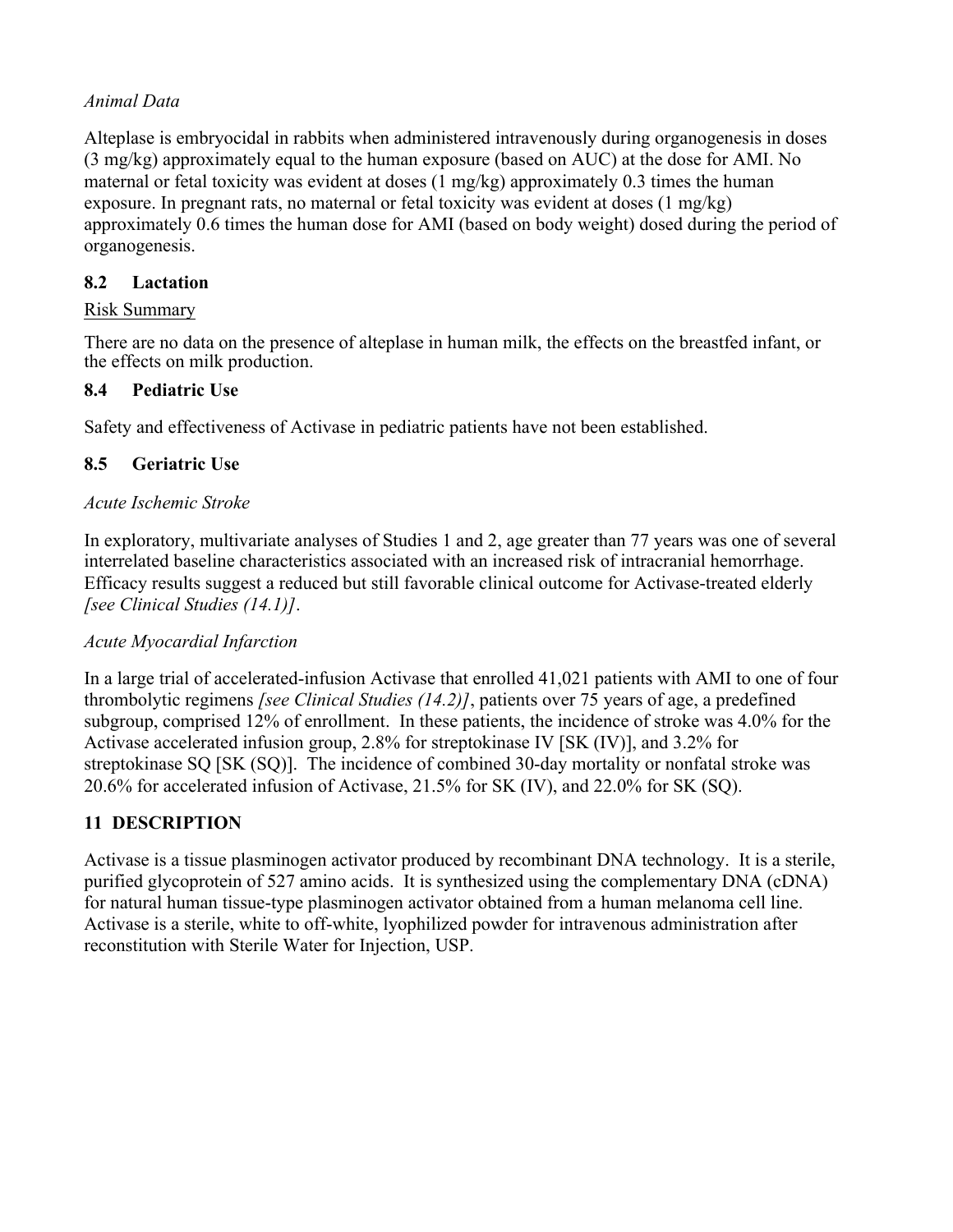# **Table 6** Quantitative Composition of the Lyophilized Product

|                 | 100 mg Vial                | 50 mg Vial                      |
|-----------------|----------------------------|---------------------------------|
| Alteplase       | $100$ mg $(58$ million IU) | $50 \text{ mg}$ (29 million IU) |
| $L$ -Arginine   | 3.5 g                      | 1.7 g                           |
| Phosphoric Acid | 1g                         | $0.5$ g                         |
| Polysorbate 80  | $10 \text{ mg}$            | $5 \text{ mg}$                  |
| Vacuum          | No                         | Yes                             |

Biological potency is determined by an in vitro clot lysis assay and is expressed in International Units (IU).

The reconstituted preparation results in a colorless to pale yellow transparent solution containing Activase 1 mg/mL at approximately pH 7.3. The osmolality of this solution is approximately 215 mOsm/kg.

# **12 CLINICAL PHARMACOLOGY**

# **12.1 Mechanism of Action**

Alteplase is a serine protease responsible for fibrin-enhanced conversion of plasminogen to plasmin. It produces limited conversion of plasminogen in the absence of fibrin.

When introduced into the systemic circulation at pharmacologic concentration, alteplase binds to fibrin in a thrombus and converts the entrapped plasminogen to plasmin. This initiates local fibrinolysis with limited systemic proteolysis.

# **12.2 Pharmacodynamics**

Following administration of 100 mg Activase, there is a decrease (16%-36%) in circulating fibrinogen. In a controlled trial, 8 of 73 patients (11%) receiving Activase (1.25 mg/kg body weight over 3 hours) experienced a decrease in fibrinogen to below 100 mg/dL.

# **12.3 Pharmacokinetics**

Alteplase in acute myocardial infarction (AMI) patients is rapidly cleared from the plasma with an initial half-life of less than 5 minutes. There is no difference in the dominant initial plasma half-life between the 3-hour and accelerated regimens for AMI. The plasma clearance of alteplase is 380-570 mL/min, primarily mediated by the liver. The initial volume of distribution approximates plasma volume.

# **13 NONCLINICAL TOXICOLOGY**

# **13.1 Carcinogenesis, Mutagenesis, Impairment of Fertility**

Long-term studies in animals have not been performed to evaluate the carcinogenic potential or the effect on fertility. Short-term studies, which evaluated tumorigenicity of Activase and effect on tumor metastases in rodents, were negative.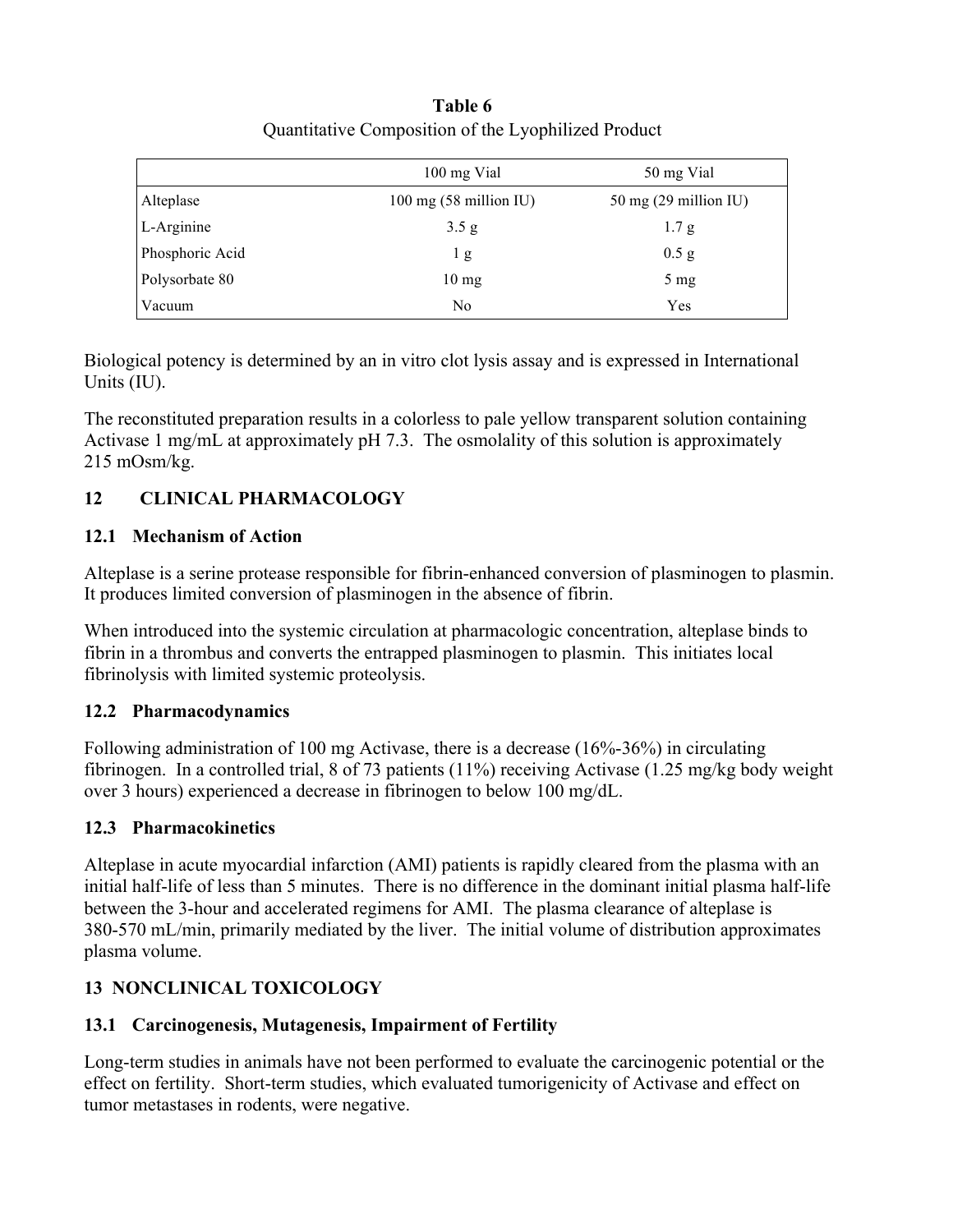Studies to determine mutagenicity (Ames test) and chromosomal aberration assays in human lymphocytes were negative at all concentrations tested. Cytotoxicity, as reflected by a decrease in mitotic index, was evidenced only after prolonged exposure and only at the highest concentrations tested.

# **14 CLINICAL STUDIES**

# **14.1 Acute Ischemic Stroke (AIS)**

Two placebo-controlled, double-blind trials (Studies 1 and 2) were conducted in patients with AIS. Both studies enrolled patients with measurable neurological deficit who could complete screening and begin study treatment within 3 hours from symptom onset. A cranial computerized tomography (CT) scan was performed prior to treatment to rule out the presence of intracranial hemorrhage. Blood pressure was actively controlled (185/110 mm Hg or lower) for 24 hours.

Patients were randomized (1:1) to receive either 0.9 mg/kg Activase (maximum of 90 mg) or placebo. Activase was administered as a 10% initial IV bolus over 1 minute followed by continuous IV infusion of the remainder over 60 minutes. Study treatment was initiated prior to the availability of coagulation study results in patients without recent use of oral anticoagulants and/or heparin and was discontinued if the pretreatment prothrombin time (PT) was greater than 15 seconds or the activated partial thromboplastin time (aPTT) was elevated. Patients with prior aspirin use were included. Administration of anticoagulants and antiplatelet agents was prohibited for the first 24 hours following symptom onset.

Study 1 (n=291) evaluated neurological improvement at 24 hours after stroke onset. The primary endpoint, the proportion of patients with a 4 point or greater improvement in the National Institutes of Health Stroke Scale (NIHSS) score or complete recovery (NIHSS score of 0), was not significantly different between treatment groups. A prespecified secondary analysis suggested improved 3-month outcome associated with Activase treatment using the following stroke assessment scales: Barthel Index, Modified Rankin Scale, Glasgow Outcome Scale, and the NIHSS.

Study 2 (n=333) assessed clinical outcome at 3 months. A favorable outcome was defined as minimal or no disability using four stroke assessment scales: Barthel Index (score of 95 or greater), Modified Rankin Scale (score of 1 or less), Glasgow Outcome Scale (score of 1), and NIHSS (score of 1 or less). The results comparing Activase- and placebo-treated patients for the four outcome scales together (Generalized Estimating Equations) and individually are presented in Table 7. In this study, depending upon the scale, the favorable outcome of minimal or no disability occurred in at least 11 per 100 more patients treated with Activase than those receiving placebo. Study results demonstrated consistent functional and neurological improvement within all four stroke scales as indicated by median scores. These results were consistent with the 3-month outcome treatment effects observed in Study 1.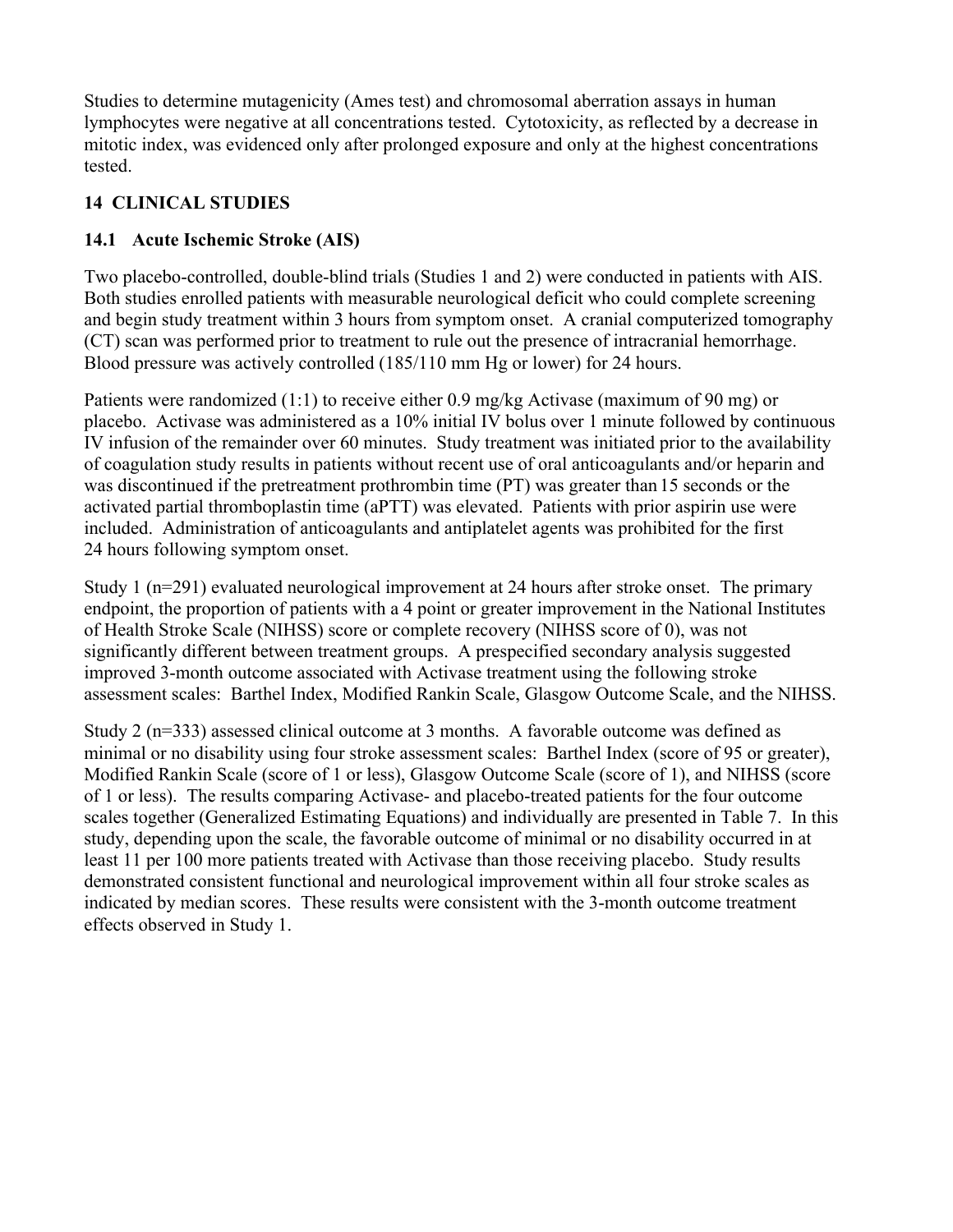|                                                    |                                |                       |                                               | a                                              |                        |
|----------------------------------------------------|--------------------------------|-----------------------|-----------------------------------------------|------------------------------------------------|------------------------|
|                                                    | Frequency of Favorable Outcome |                       |                                               |                                                |                        |
| Analysis                                           | Placebo<br>$(n=165)$           | Activase<br>$(n=168)$ | Absolute<br>Difference<br>$(95\% \text{ CI})$ | Odds Ratio <sup>b</sup><br>$(95\% \text{ Cl})$ | $\mathbf c$<br>p-Value |
| Generalized Estimating<br>Equations (Multivariate) | -                              |                       |                                               | 1.71<br>(1.15, 2.56)                           | 0.02                   |
| <b>Barthel Index</b>                               | 37.6%                          | 50.0%                 | $12.4\%$<br>(3.0, 21.9)                       | 1.66<br>(1.07, 2.57)                           | 0.02                   |
| Modified Rankin Scale                              | 26.1%                          | 38.7%                 | 12.6%<br>(3.7, 21.6)                          | 1.79<br>(1.12, 2.85)                           | 0.02                   |
| Glasgow Outcome Scale                              | 31.5%                          | $44.0\%$              | $12.5\%$<br>(3.3, 21.8)                       | 1.71<br>(1.09, 2.68)                           | 0.02                   |
| <b>NIHSS</b>                                       | 20.0%                          | 31.0%                 | $11.0\%$<br>(2.6, 19.3)                       | 1.79<br>(1.06, 2.96)                           | 0.02                   |

# **Table 7** Study 2 Three-Month Efficacy Outcomes

<sup>a</sup> Favorable Outcome is defined as recovery with minimal or no disability.

<sup>b</sup> Value greater than 1 indicates odds of recovery in favor of Activase treatment.

 $\degree$  p-Value for Odds Ratio is from Generalized Estimating Equations with logit link.

In a prespecified subgroup analysis of patients receiving aspirin prior to onset of stroke symptoms, the favorable outcome for Activase-treated patients was preserved.

### **14.2 Acute Myocardial Infarction (AMI)**

Two Activase dose regimens have been studied in patients experiencing acute myocardial infarction *[see Dosage and Administration (2.2)].* The comparative efficacy of these two regimens has not been evaluated.

### *Accelerated Infusion in AMI Patients*

Accelerated infusion of Activase was studied in an international, multi-center trial that randomized 41,021 patients with AMI to four thrombolytic regimens (Study 3). Entry criteria included onset of chest pain within 6 hours of treatment and ST-segment elevation of ECG. The four treatment regimens included accelerated infusion of Activase  $(\leq 100 \text{ mg over } 90 \text{ minutes})$  plus intravenous (IV) heparin (n=10,396); Streptokinase (1.5 million units over 60 minutes) plus IV heparin (SK [IV], n=10,410); Streptokinase plus subcutaneous (SQ) heparin (SK [SQ] n=9841). A fourth regimen combined Activase and Streptokinase (n=10,374). All patients received 160 mg chewable aspirin administered as soon as possible, followed by 160-325 mg daily. Bolus IV heparin 5000 U was initiated as soon as possible, followed by a 1000 U/hour continuous IV infusion for at least 48 hours; subsequent heparin therapy was at the physician's discretion. Heparin SQ 12,500 U was administered 4 hours after initiation of SK therapy, followed by 12,500 U twice daily for 7 days or until discharge, whichever came first. Many of the patients randomized to receive SQ heparin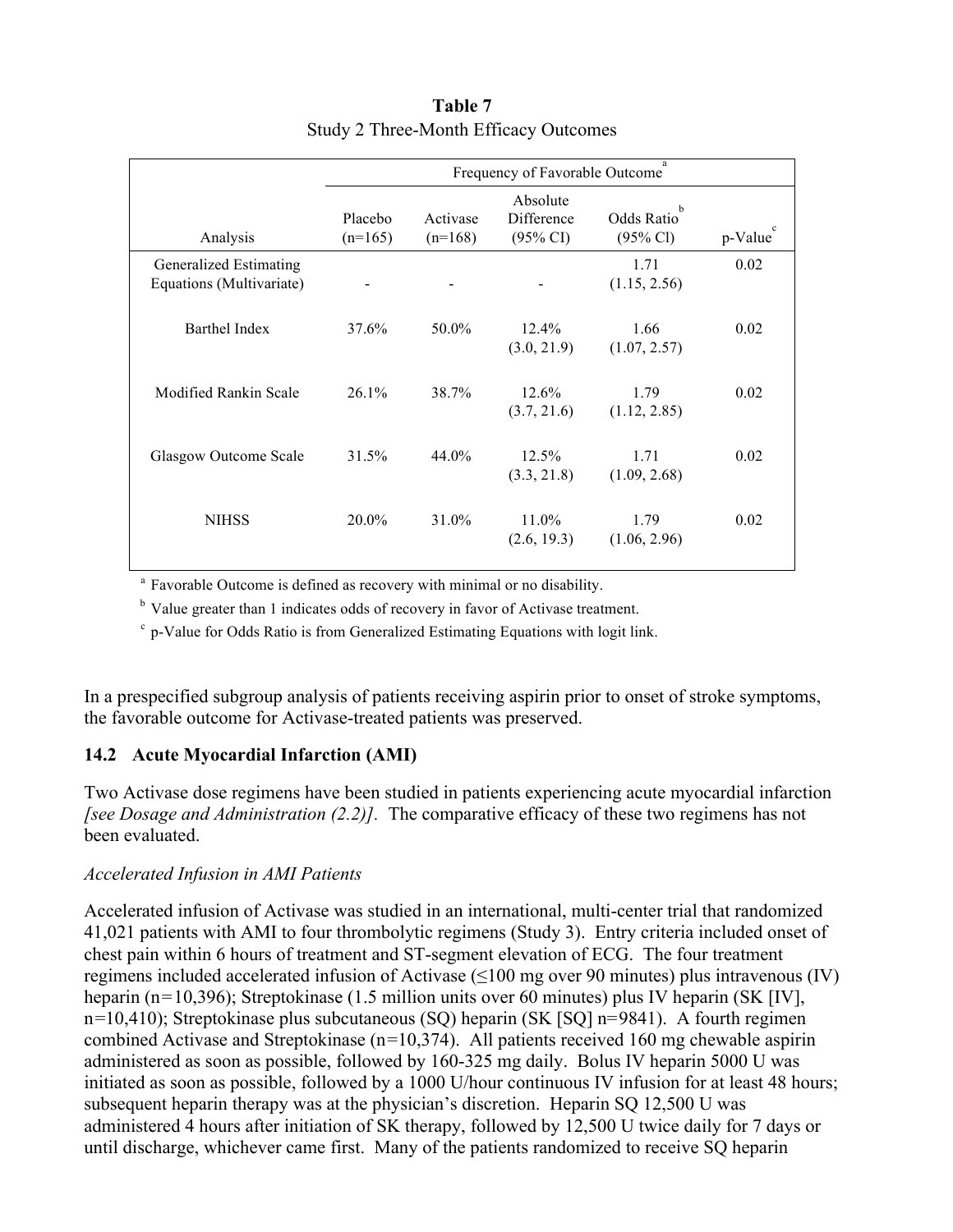received some IV heparin, usually in response to recurrent chest pain and/or the need for a medical procedure. Some received IV heparin on arrival to the emergency room prior to enrollment and randomization.

Key results from Study 3 are shown in Table 8. The incidence of 30-day mortality for Activase accelerated infusion was 1.0% lower than for either Streptokinase plus heparin regimen. The incidence of combined 30-day mortality or nonfatal stroke for the Activase accelerated infusion was 1.0% lower than for SK (IV) and 0.8% lower than for SK (SQ).

| Event                                  | Accelerated<br>Activase | $SK$ (IV) | p-Value | SK (SQ) | p-Value |
|----------------------------------------|-------------------------|-----------|---------|---------|---------|
| 30-Day Mortality                       | $6.3\%$                 | $7.3\%$   | 0.003   | 7.3%    | 0.007   |
| 30-Day Mortality<br>or Nonfatal Stroke | 7.2%                    | $8.2\%$   | 0.006   | $8.0\%$ | 0.036   |
| 24-Hour Mortality                      | $2.4\%$                 | $2.9\%$   | 0.009   | $2.8\%$ | 0.029   |
| Any Stroke                             | $1.6\%$                 | $1.4\%$   | 0.32    | $1.2\%$ | 0.03    |
| Intracerebral Hemorrhage               | $0.7\%$                 | $0.6\%$   | 0.22    | $0.5\%$ | 0.02    |

# **Table 8** Efficacy and Safety Results for Study 3

<sup>a</sup> Two-tailed p-value is for comparison of Accelerated Activase to the respective SK control arm.

Subgroup analysis of patients by age, infarct location, time from symptom onset to thrombolytic treatment, and treatment in the U.S. or elsewhere showed consistently lower 30-day mortality on Activase.

For patients who were over 75 years of age, a predefined subgroup consisting of 12% of patients enrolled, the incidence of stroke was 4.0% for the Activase accelerated infusion group, 2.8% for SK (IV), and 3.2% for SK (SQ); the incidence of combined 30-day mortality or nonfatal stroke was 20.6% for accelerated infusion of Activase, 21.5% for SK (IV), and 22.0% for SK (SQ).

### *3-Hour Infusion in AMI Patients*

In a double-blind, randomized trial  $(n=138)$  comparing 3-hour infusion of Activase to placebo (Study 4), patients infused with Activase within 4 hours of onset of symptoms experienced improved left ventricular function at Day 10 compared to the placebo group, when ejection fraction was measured by gated blood pool scan (53.2% vs. 46.4%, p=0.018). Relative to baseline (Day 1) values, the net changes in ejection fraction were +3.6% and -4.7% for the treated and placebo groups, respectively (p=0.0001). The treated group had a reduced incidence of clinical heart failure  $(14\%)$  compared to the placebo group  $(33\%)$  (p=0.009).

In a double-blind, randomized trial  $(n=5013)$  comparing 3-hour infusion of Activase to placebo (Study 5), patients infused with Activase within 5 hours of AMI symptom onset experienced improved 30-day survival compared to the placebo arm. At 1 month, the overall mortality rates were 7.2% for the Activase group and 9.8% for the placebo group (p=0.001). At 6 months, the overall mortality rate for Activase-treated patients was 10.4% compared to the placebo arm (13.1%,  $p=0.008$ ).